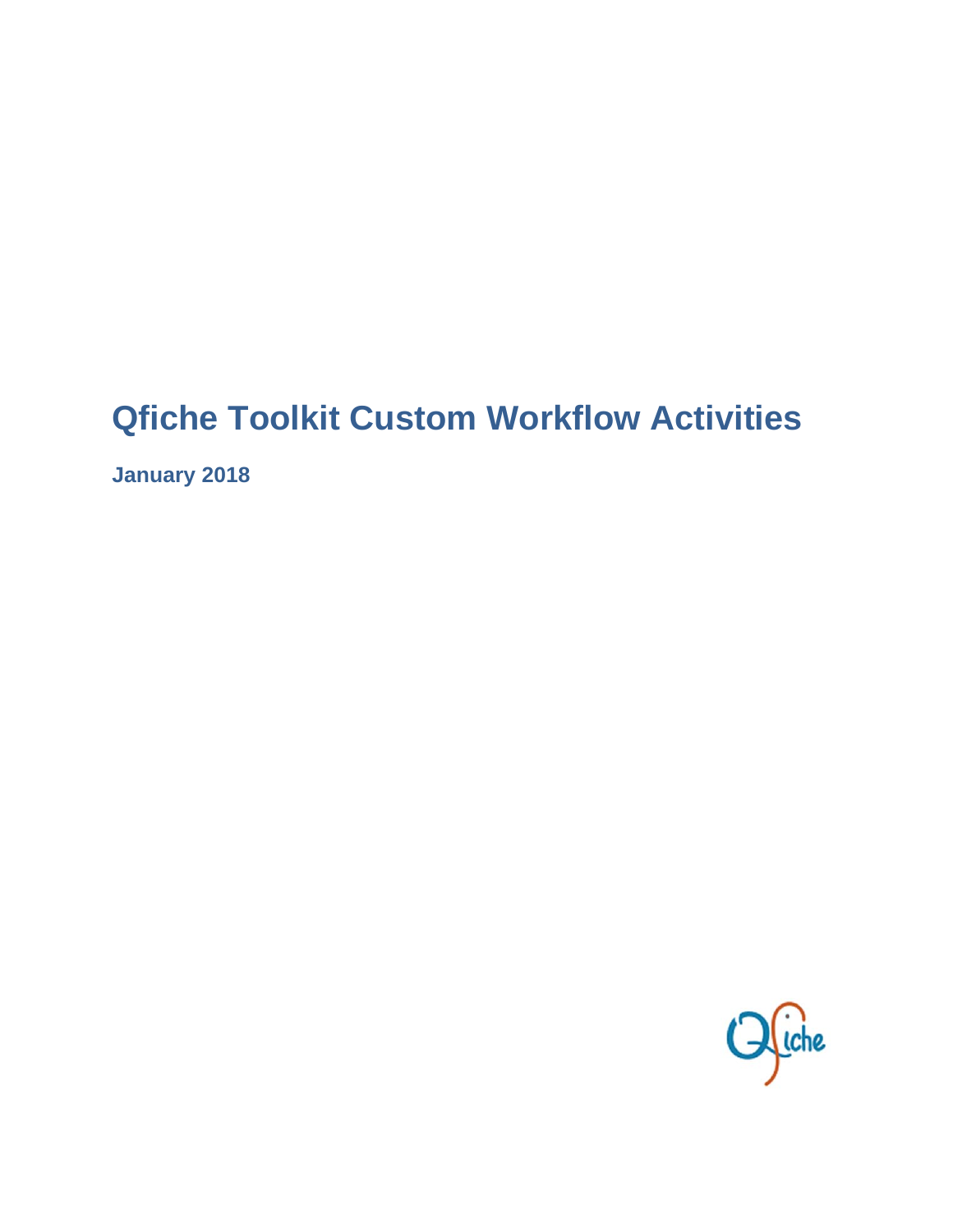## **Table of Contents**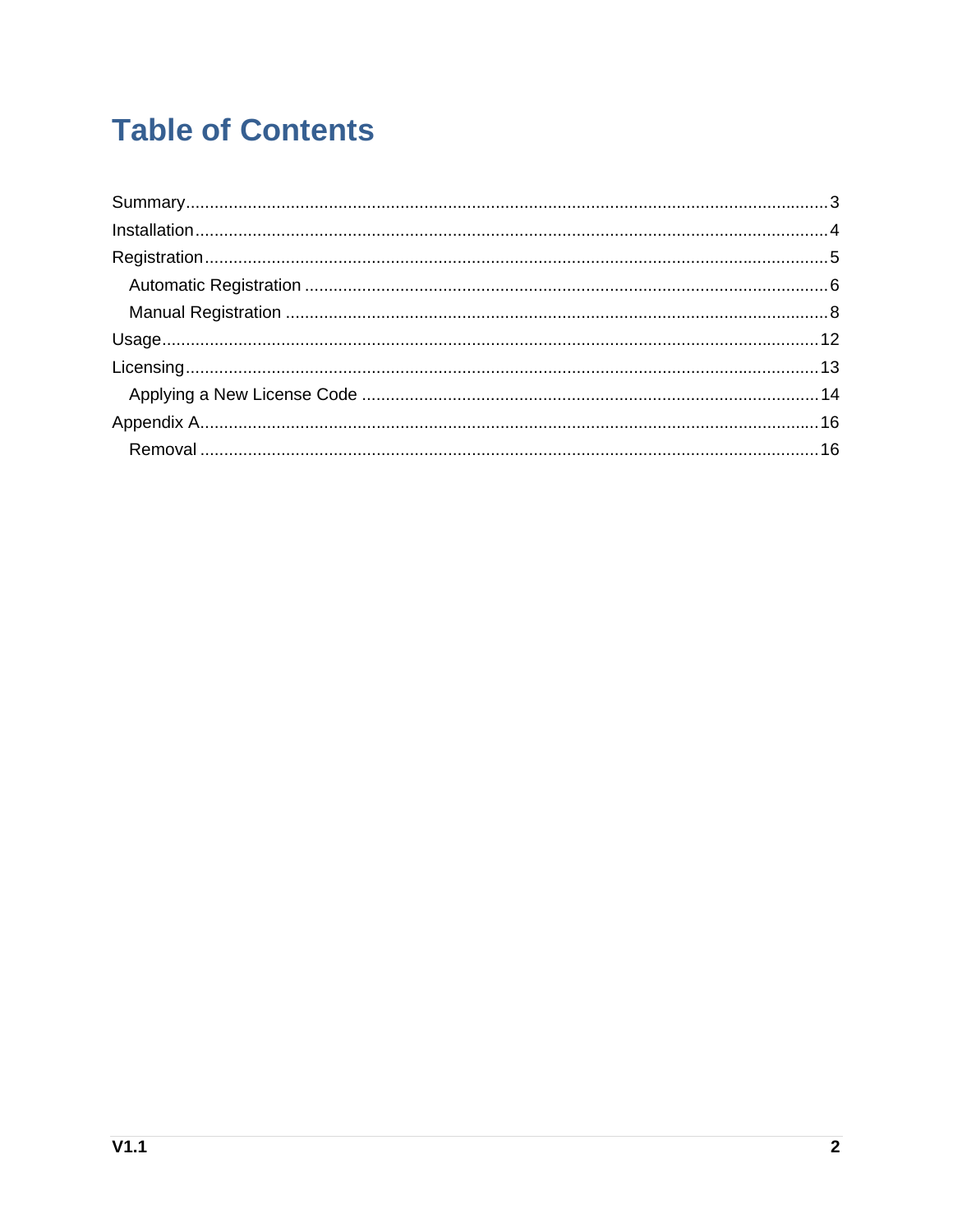## **Summary**

Laserfiche<sup>®</sup> Workflow activities are single, pre-built, configurable processes. They are the building blocks of workflow definitions. Laserfiche® Workflow extensibility allows for the creation of custom workflow activities to provide functionality that is not natively available in Laserfiche®. Qfiche Toolkit custom workflow activities plug directly into the Laserfiche® Workflow Designer and behave exactly like native workflow activities. Just like native workflow activities, the Qfiche Toolkit custom workflow activities expose appropriate properties that can be modified during the workflow design process.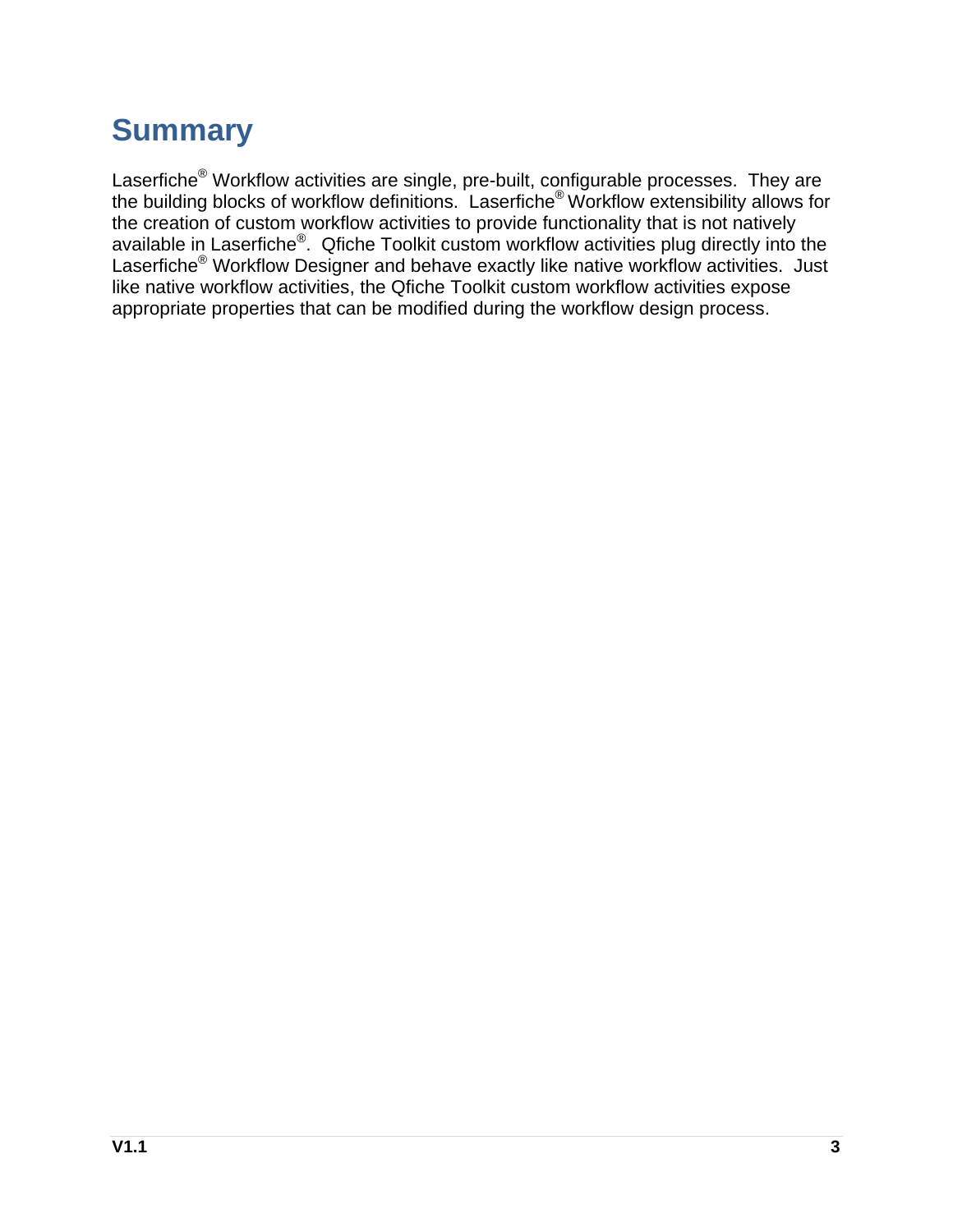## **Installation**

The custom workflow activity will need to be installed on the Workflow Server and any workstation that will run the Workflow Designer. If the Workflow Designer will only be running on the Workflow Server itself then the custom workflow activity need only be installed on the Workflow Server.

The login account used to install the custom workflow activity will need to have appropriate Administrative rights to perform the installation.

The installation process begins by unzipping the download from the Qfiche website to a local folder on the Workflow Server and running the setup.msi installer. Follow the setup wizard prompts to step through the installation. Please note the following;

- Document where the setup wizard installs the custom workflow activity. The default installation folder should be a subfolder of the **C:\Qfiche\Toolkit** folder on the Workflow Server.
- The service account that the Workflow Server is running under will need to have full permissions to the installation folder in order to load the custom workflow activity for use.
- If Workflow Designer will be running on the Workflow Server itself then the user account used to login to the server and run Workflow Designer will need to have full permissions to the installation folder as well.

.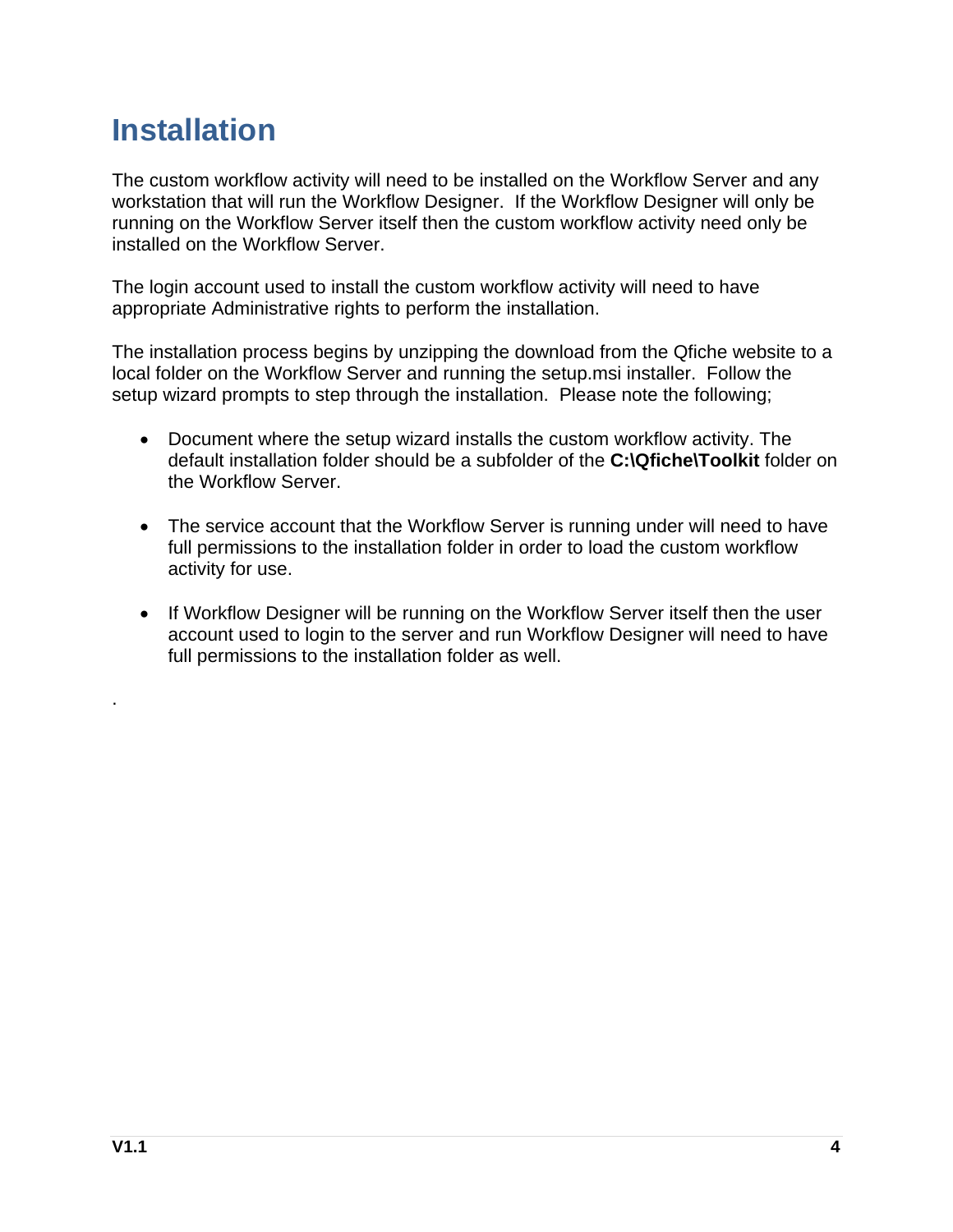# **Registration**

After installation the custom workflow activity will need to be registered with the Workflow Server and any workstation that will run Workflow Designer.

There are two methods to register the activity; automatic registration via the Activity Registration utility, or manual registration via the Workflow Administration Console and each installation of Workflow Designer.

Additional Registration Information:

- The custom workflow activity will not be available to Workflow until after it is registered with the Workflow Server and each installation of Workflow Designer.
- When registering the custom workflow activity with a Workflow Designer installation the registration is user profile specific. If multiple user profiles will be running Workflow Designer then the custom workflow activity will need to be registered under each user login.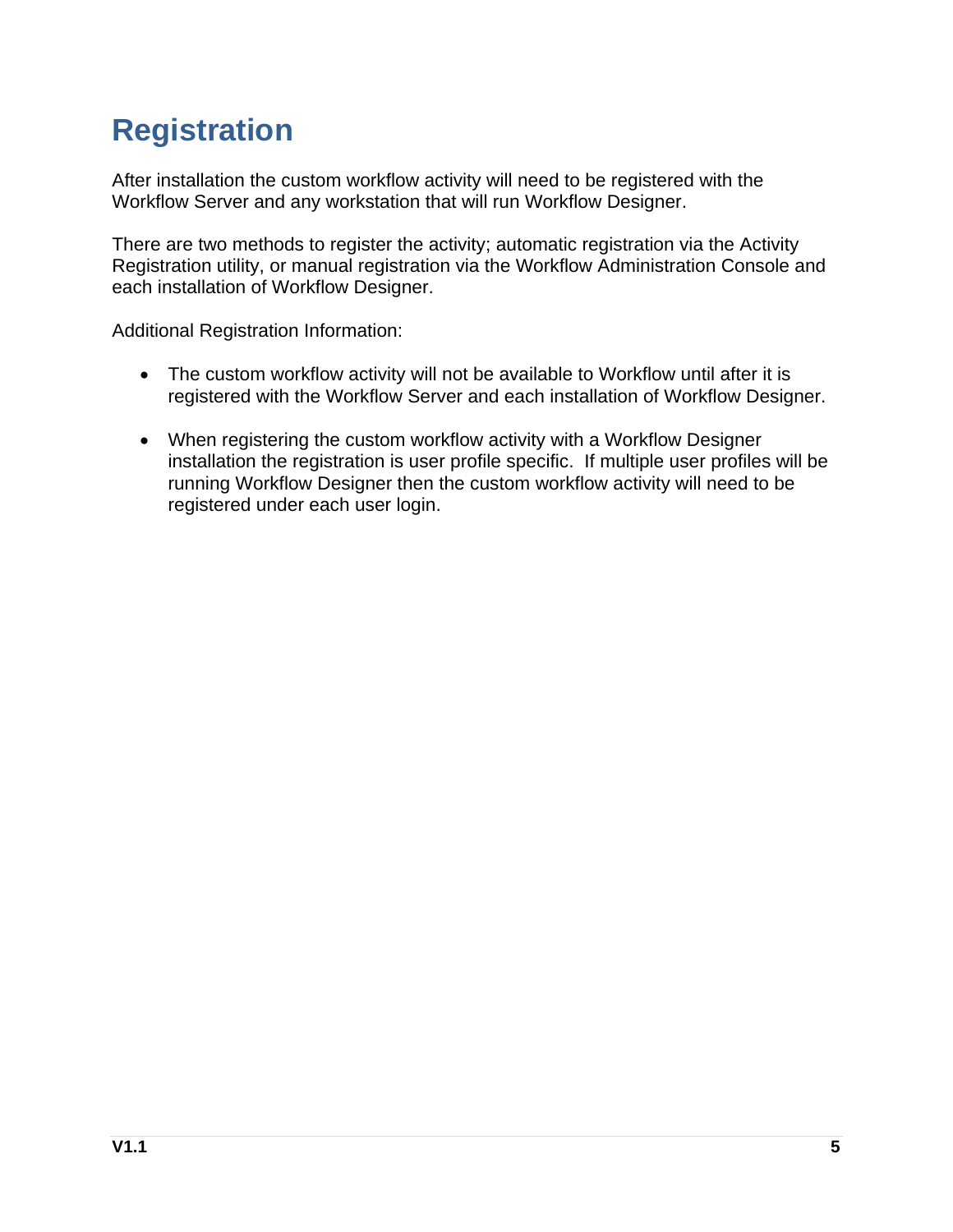### **Automatic Registration**

- 1. Run the Activity Registration utility by navigating to the installation folder for the custom workflow activity. The default installation folder should be a subfolder of the **C:\Qfiche\Toolkit** folder on the Workflow Server.
- 2. Double-click the **ActivityRegistration.exe**.

| <b>C.</b> Activity Registration                                                                                                                                                                                                                                                                                                                                       | x                  |  |  |
|-----------------------------------------------------------------------------------------------------------------------------------------------------------------------------------------------------------------------------------------------------------------------------------------------------------------------------------------------------------------------|--------------------|--|--|
| This utility will register the Qfiche Toolkit custom workflow<br>activity with the specified Workflow Server and/or the Workflow<br>Designer configured for the current user profile.                                                                                                                                                                                 |                    |  |  |
| You can cancel the registration now and complete it at any time<br>later with this utility or by manually configuring the Workflow<br>Server and Workflow Designer. Note that the Qfiche Toolkit<br>workflow activity will not be available to Workflow until after it<br>has been registered with the Workflow Server and all instances<br>of the Workflow Designer. |                    |  |  |
| Register activity with:                                                                                                                                                                                                                                                                                                                                               |                    |  |  |
| the Workflow Server and the local Workflow Designer                                                                                                                                                                                                                                                                                                                   |                    |  |  |
| ◯ the Workflow Server only                                                                                                                                                                                                                                                                                                                                            |                    |  |  |
| the local Workflow Designer only                                                                                                                                                                                                                                                                                                                                      |                    |  |  |
| <b>Workflow Server Instance</b>                                                                                                                                                                                                                                                                                                                                       |                    |  |  |
| localhost                                                                                                                                                                                                                                                                                                                                                             |                    |  |  |
|                                                                                                                                                                                                                                                                                                                                                                       |                    |  |  |
|                                                                                                                                                                                                                                                                                                                                                                       | Cancel<br>Register |  |  |
|                                                                                                                                                                                                                                                                                                                                                                       |                    |  |  |

- 3. Select the type of registration to be performed.
	- If the custom workflow activity is being registered on the Workflow Server and Workflow Designer will also be running on the Workflow Server then select the first option to register the custom workflow activity with both the Workflow Server and Workflow Designer.
	- If the custom workflow activity is being registered on the Workflow Server and Workflow Designer will not be running on the Workflow Server then select the second option to register the custom workflow activity with the Workflow Server only.
	- If the custom workflow activity is being registered on a Workflow Designer workstation then select the third option to register the custom workflow activity with Workflow Designer only.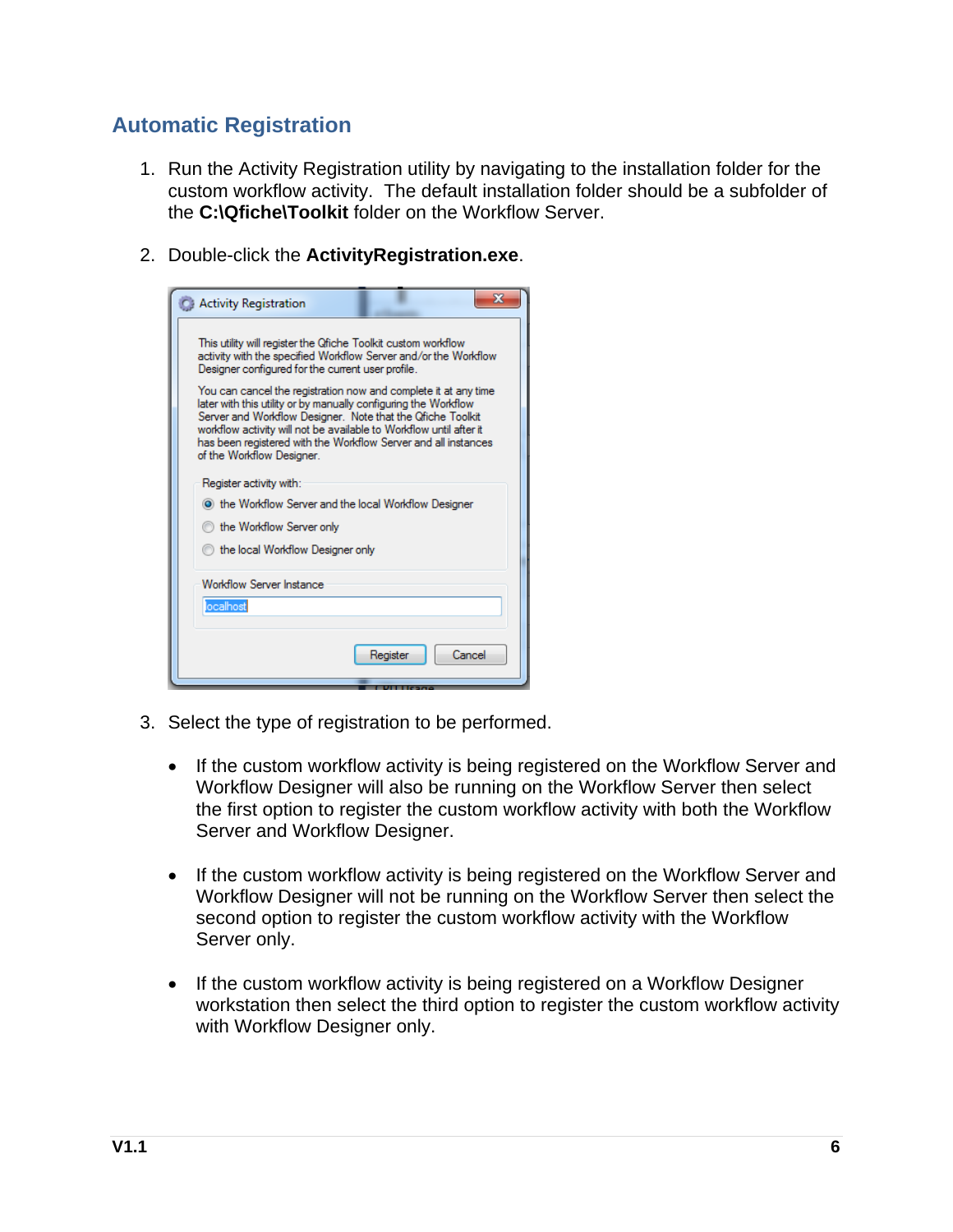- 4. Provide the name of the Workflow Server instance.
	- If the Activation Registration utility is running on the Workflow Server then leave the default instance as **localhost**.
	- If the Activation Registration utility is running on a Workflow Designer workstation then type in the name of the Workflow Server instance.
- 5. Click **Register** to begin the registration process.
- 6. Skip to the **Usage** section of these instructions to continue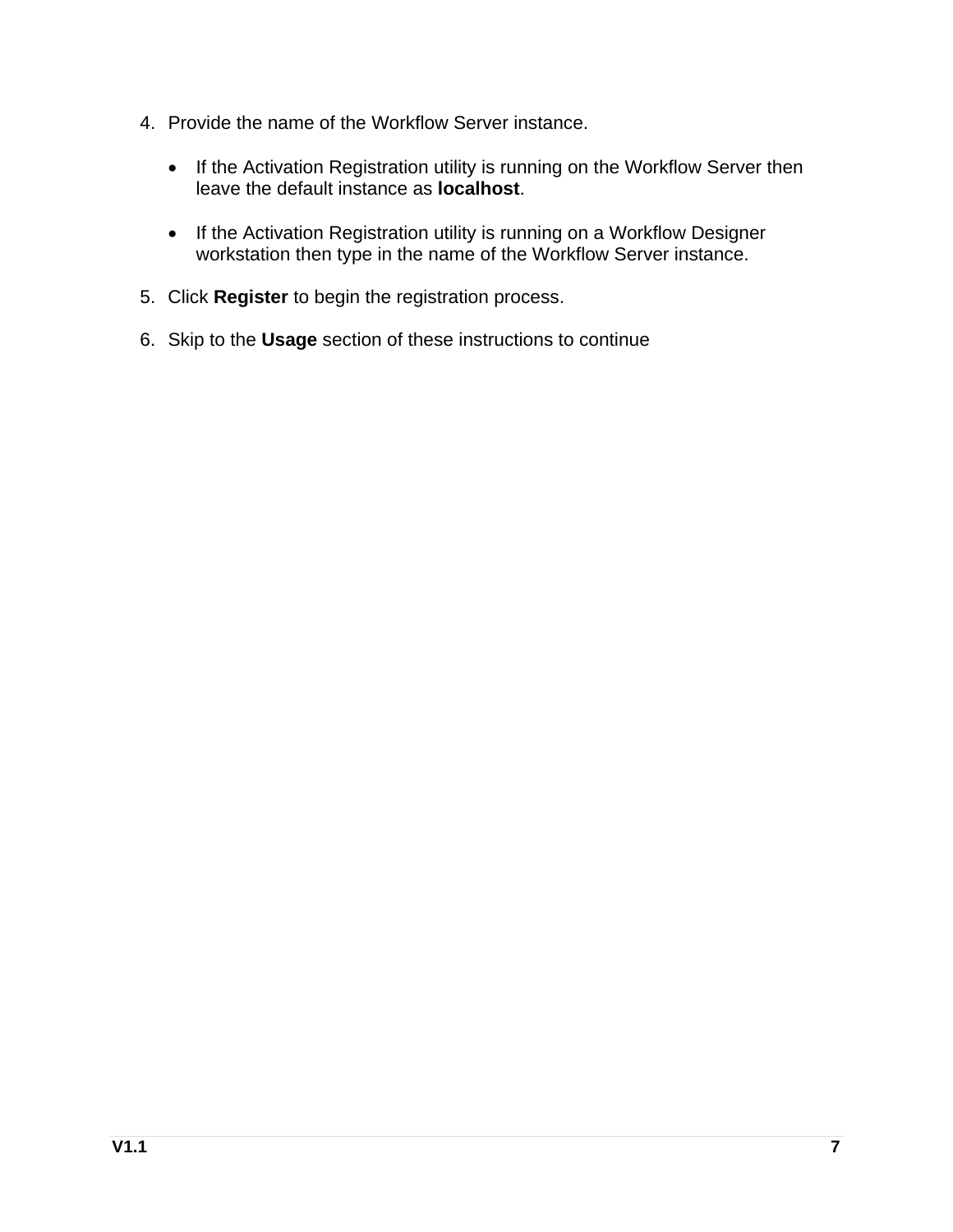### **Manual Registration**

Manual registration of the custom workflow activity with the Workflow Server is accomplished through the Workflow Administration Console.

#### **Enable File Browsing**

**Note:** File Browsing will need to be enabled to register the custom workflow activity with the Workflow Server. File browsing can be disabled after the custom workflow activity is registered. To enable file browsing in the Workflow Administration Console;

- 1. Open the **Workflow Administration Console**.
- 2. Expand the **Security** node.
- 3. In the Console Pane, select **File Browser Options**.
- 4. In the Actions Pane, select **Edit Options**.

- 5. In the **File Browser Options** window, select the **General** tab.
- 6. Select **Enable file browsing**.
- 7. Click **OK**.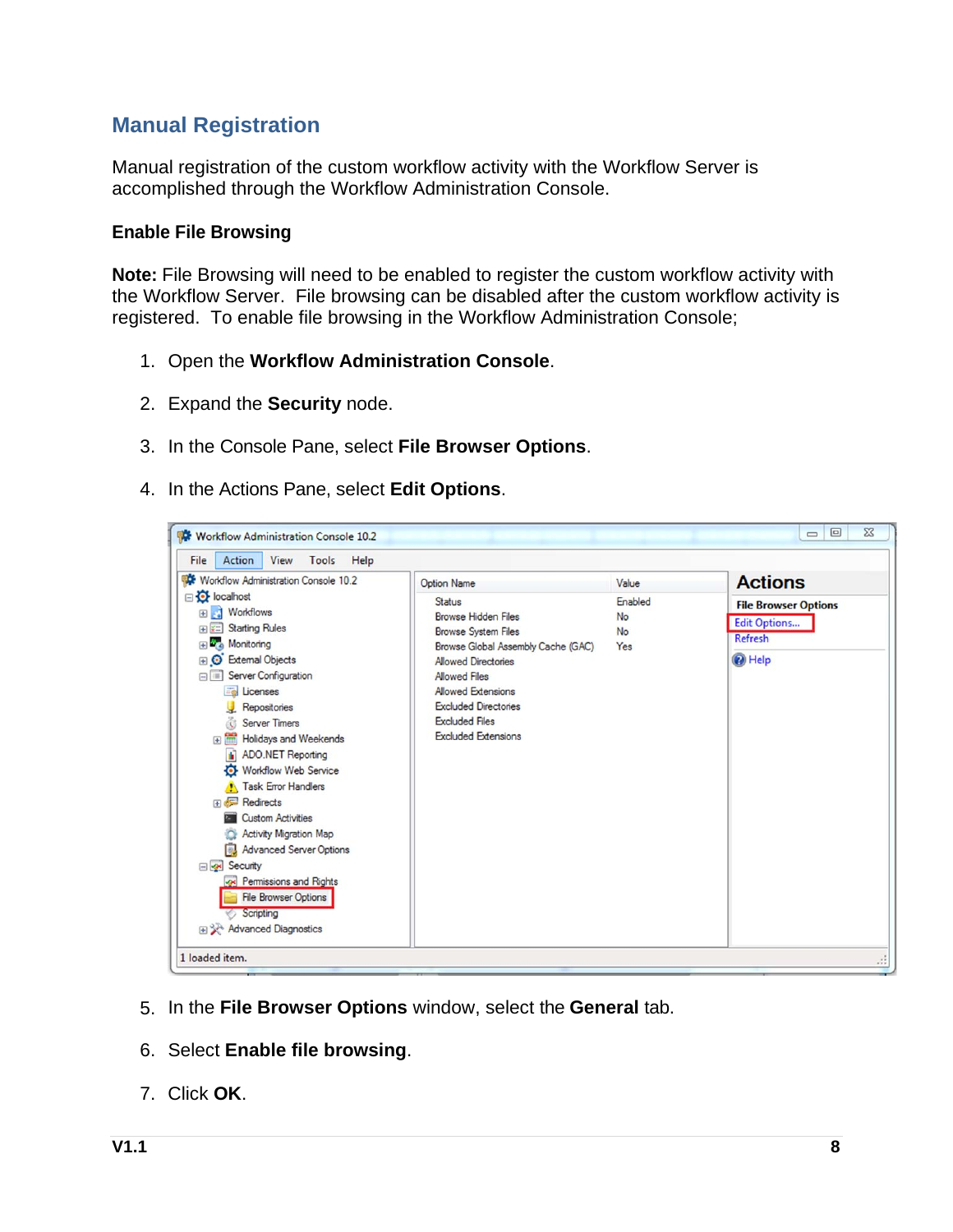#### **Registering the Custom Workflow Activity with the Workflow Server**

- 1. Expand the **Server Configuration** node.
- 2. In the Console Pane, select **Custom Activities**.
- 3. In the Actions Pane, select **Add Custom Activity Reference…**



4. In the **Select Assembly** window, browse the Workflow Server's file system to select the assembly file (\*.dll) for the custom workflow activity.

Note: Unless a different folder was selected during the installation process the custom workflow activity assembly (\*.dll) will be located in the appropriate subfolder of the **C:\Qfiche\Toolkit** folder on the Workflow Server.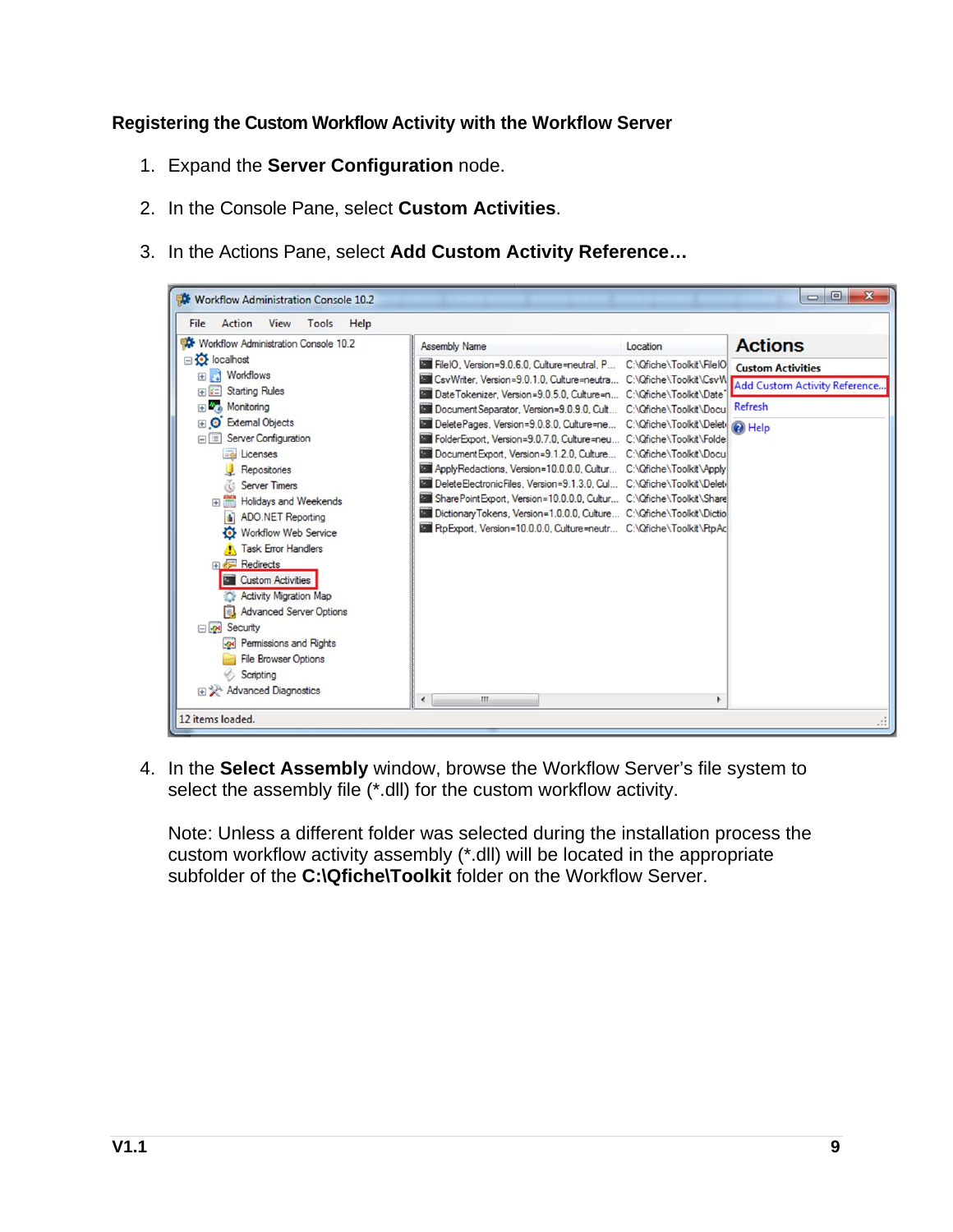#### **Registering the Custom Workflow Activity with the Workflow Designer**

**Note:** The custom workflow activity will need to be registered with each installed instance of the Workflow Designer. Also note that the registration is user profile specific. If multiple user profiles will be running Workflow Designer then the custom workflow activity will need to be registered under each user login.

- 1. Open the **Workflow Designer**.
- 2. Right-click in the **Toolbox Pane**.
- 3. Point to **Toolbox**, and select **Add/Remove Activities...**

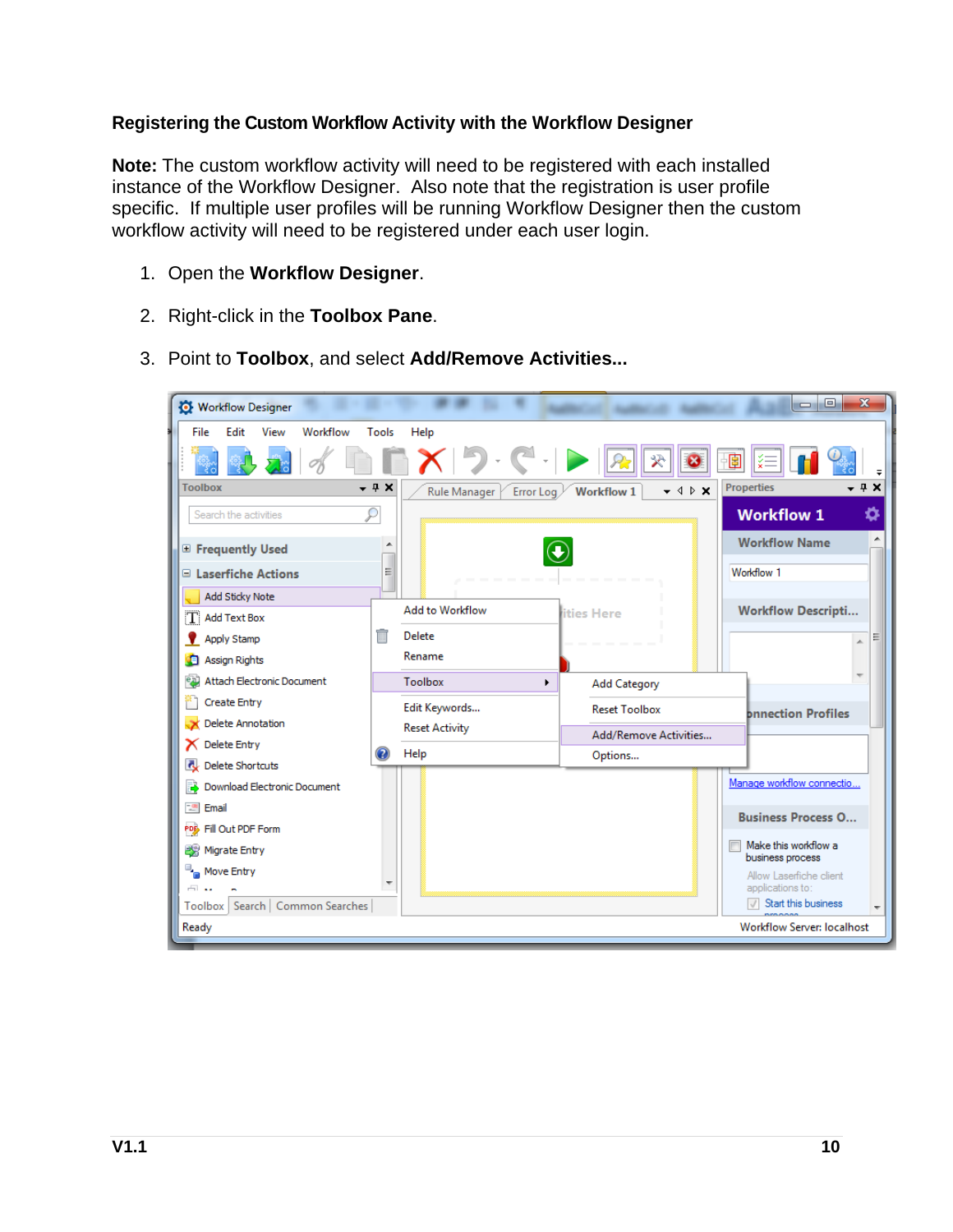- 4. In the **Add/Remove Toolbox Activities** window, click **Add**.
- 5. Browse to the location of the custom workflow activity assembly file (\*.dll), and click **Open**.
- 6. Click **OK** to close the **Add/Remove Toolbox Activities** window.
- 7. Click **OK** at the **Confirm Changes** prompt.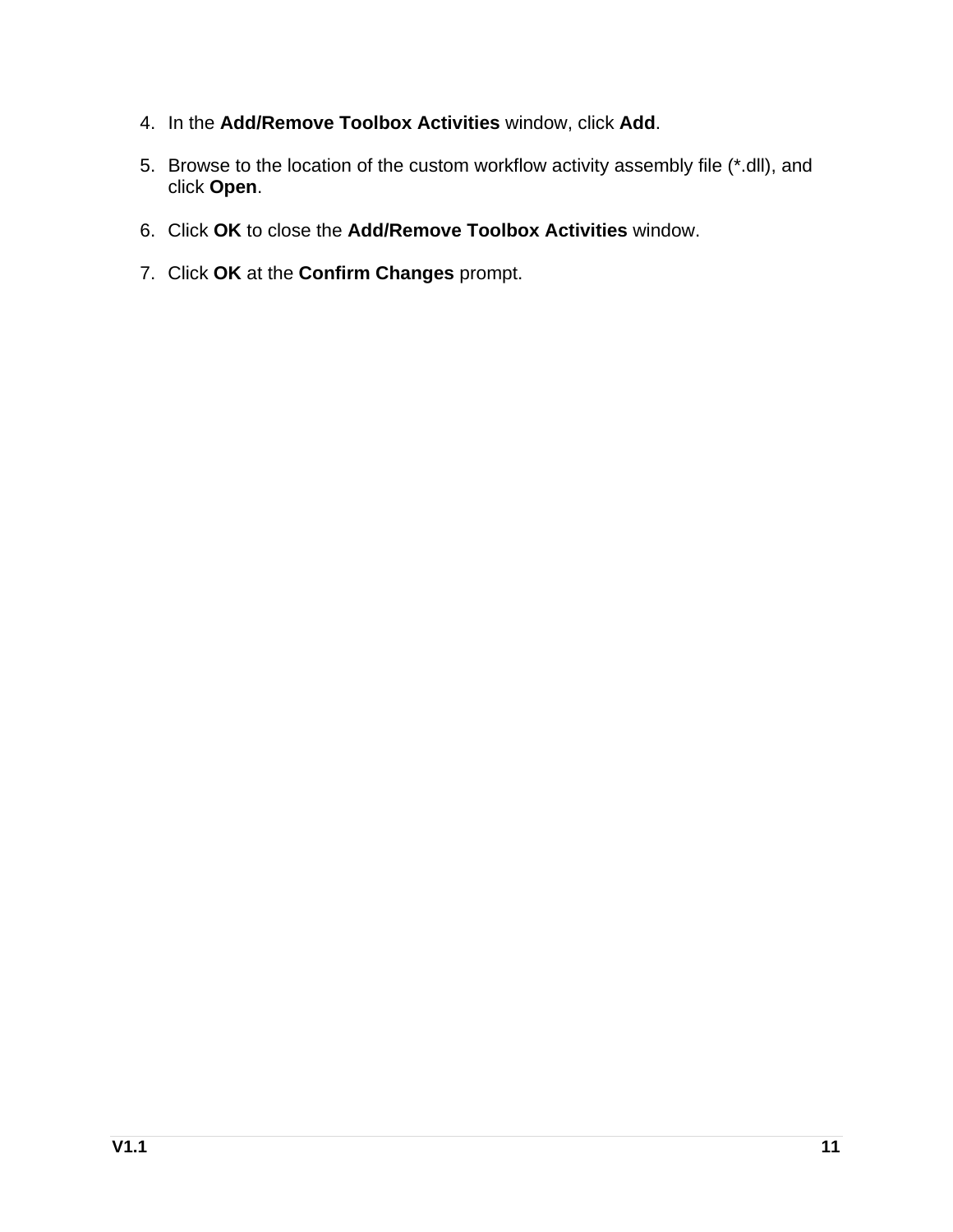## **Usage**

The custom workflow activity should now be listed in the Toolbox pane in the **Qfiche Toolkit** grouping. At this point the custom workflow activity will behave like any other native workflow activity

- 1. Double-click on the new activity in the Toolbox pane to add the new custom workflow activity in the Designer Pane or drag/drop the new activity onto the Designer Pane.
- 2. Select the custom workflow activity in the Designer Pane and modify the properties as necessary.
- 3. Publish the workflow when completed.

**Note**: If an evaluation copy of the custom workflow activity was downloaded and installed then the 30 day evaluation period will begin when the activity is added to a workflow in the Designer Pane for the first time.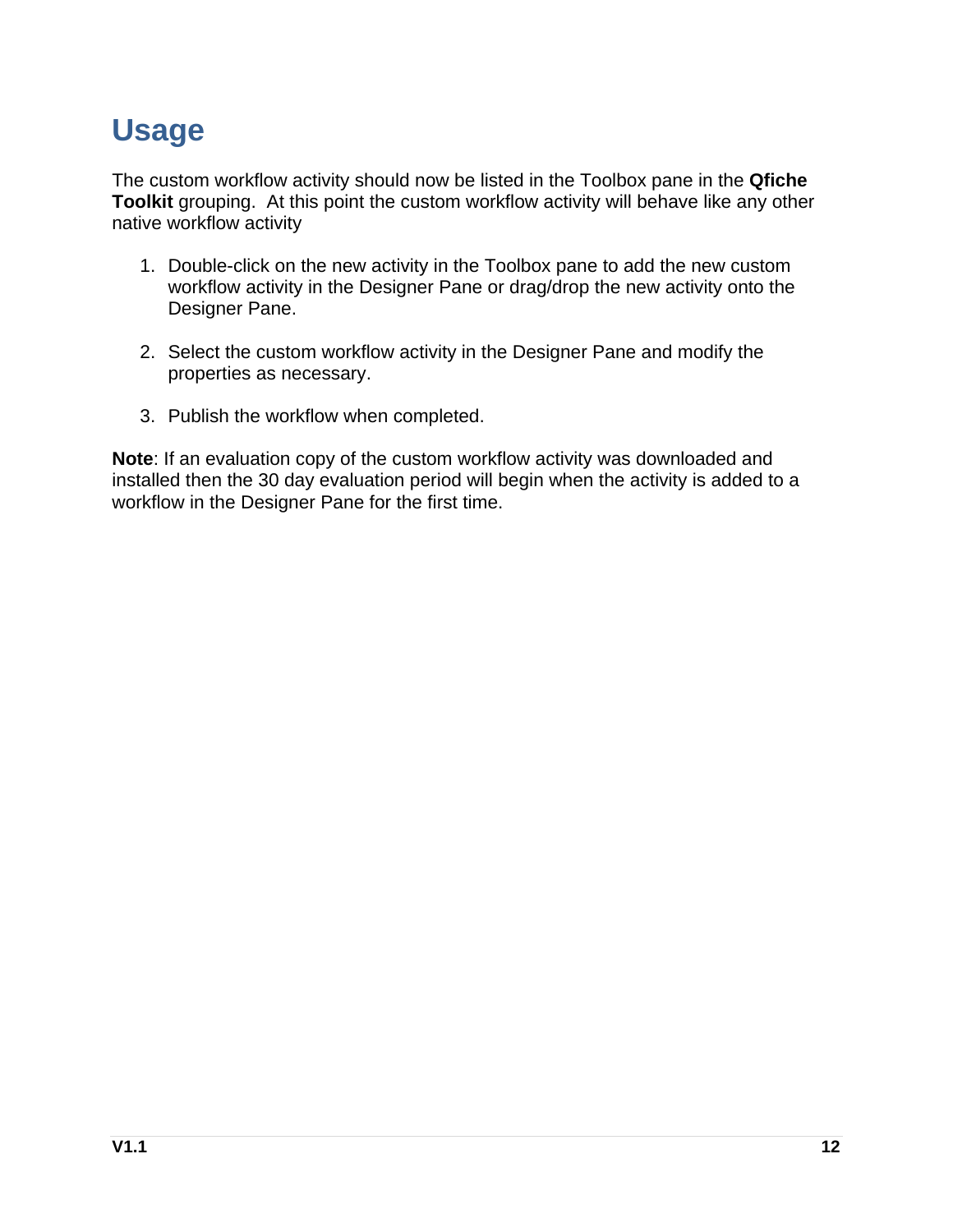# **Licensing**

The custom workflow activities available for download from the Qfiche website at *www.qfiche.com/products* are fully functional 30 day demos.

The 30 day evaluation period begins when the custom workflow activity is added to the Designer Pane of the Workflow Designer for the first time.

After a decision to purchase the custom workflow activity is reached then use the *Contact Us* page at *www.qfiche.com/contact-us* to request a production license code. Qfiche will then email the new license code that will unlock the demo activity for full production use.

If one of the free custom workflow activities available from the Qfiche website is being evaluated then follow the same process to request a free license code to unlock the demo activity for full production use.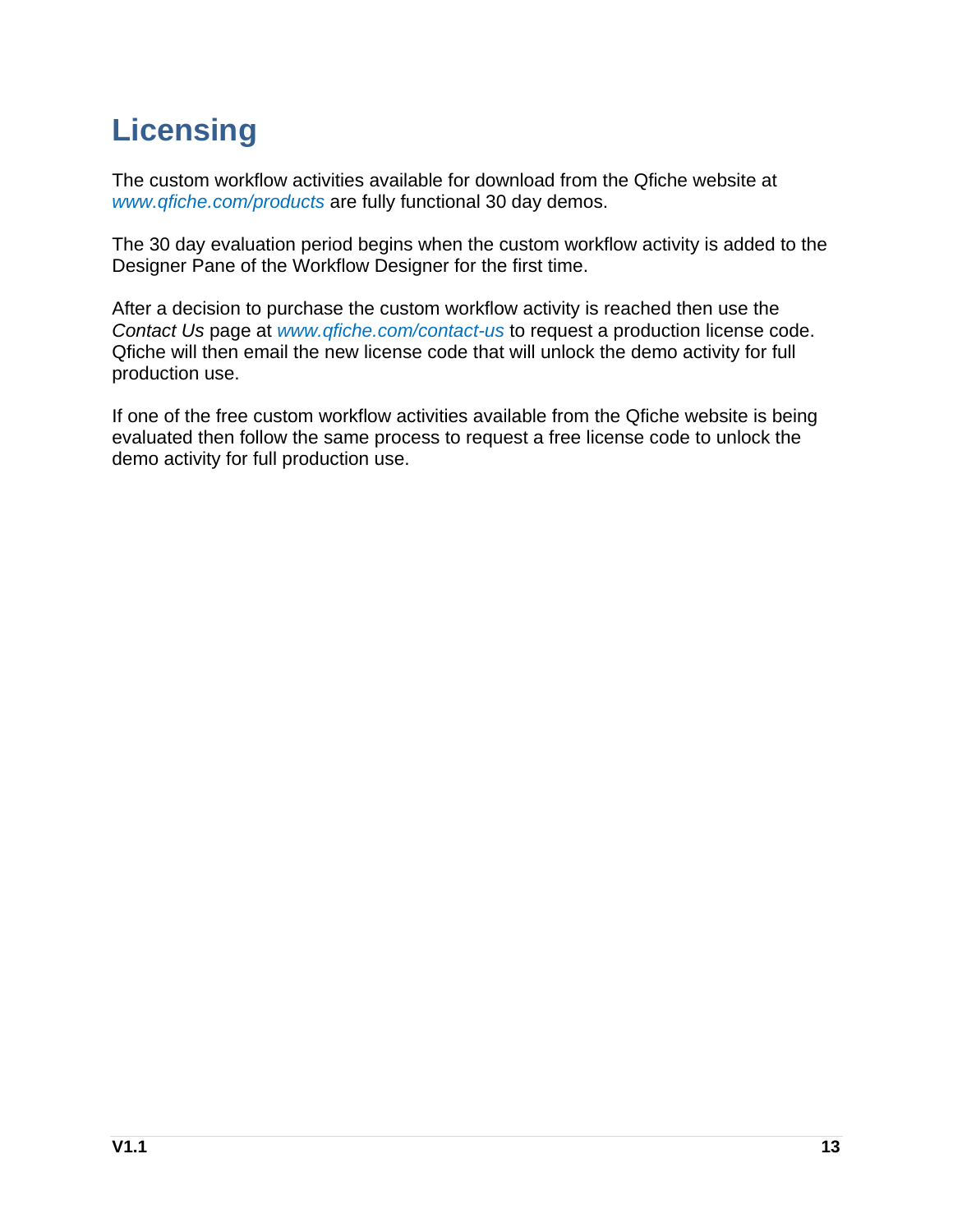### **Applying a New License Code**

Once the production license code has been received from Qfiche it will need to be applied via the custom workflow activity.

- 1. Open the **Workflow Designer**.
- 2. Open a workflow that contains the custom workflow activity and select that activity to view its properties.
- 3. Select the **License Dialog** property in the Properties Pane to open the license dialog window.

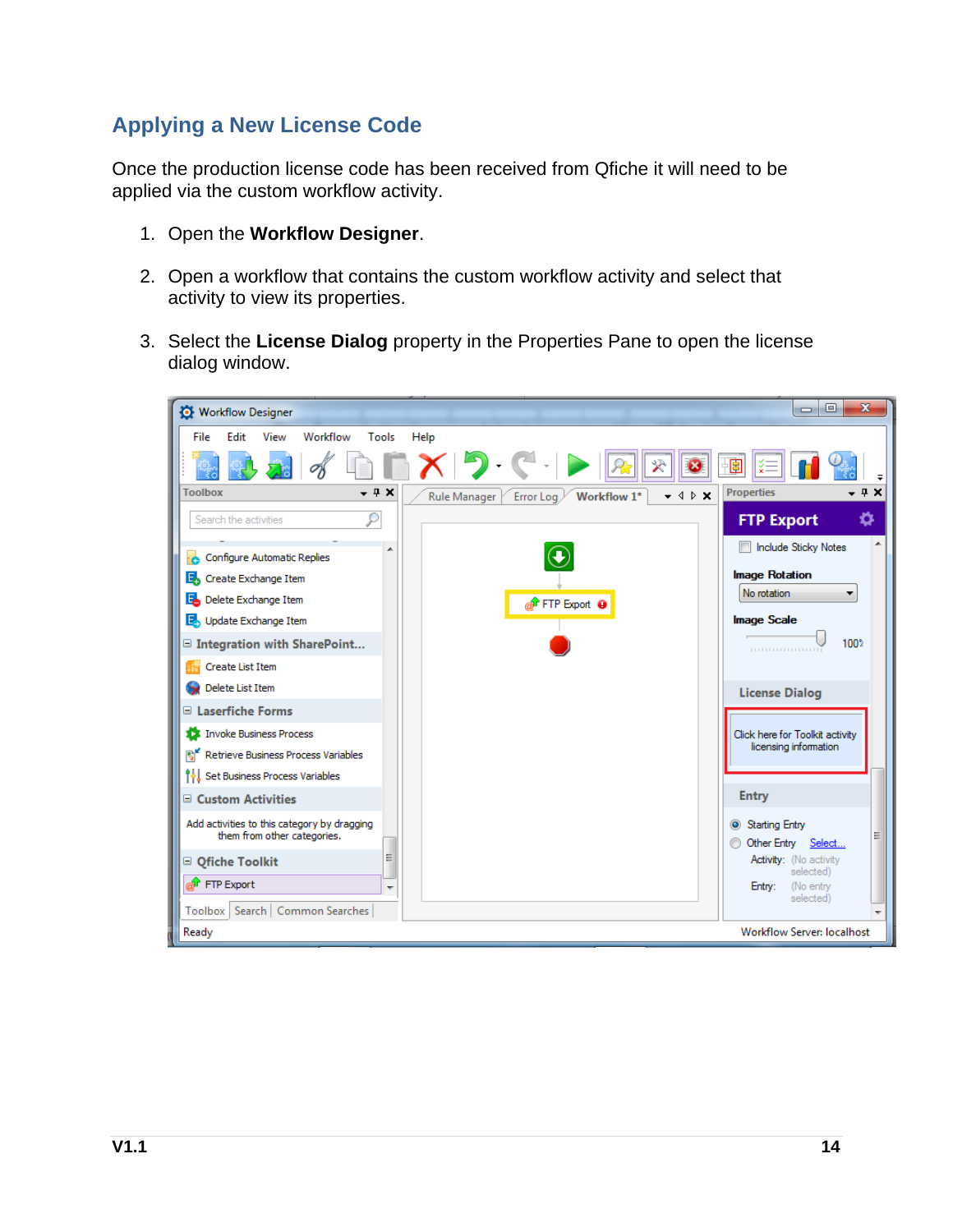4. Select the **Maintenance** tab on the **License Information** window then copy/paste the new license code into the **New License Code** textbox.

| License Information              | $\boldsymbol{\mathsf{x}}$ |
|----------------------------------|---------------------------|
| Maintenance<br>Status<br>Support |                           |
| New License Code:                |                           |
|                                  |                           |
| Apply                            |                           |
|                                  | Close                     |

5. Click **Apply** and then **OK** out of any confirmation windows.

The new license activation code should now be in effect.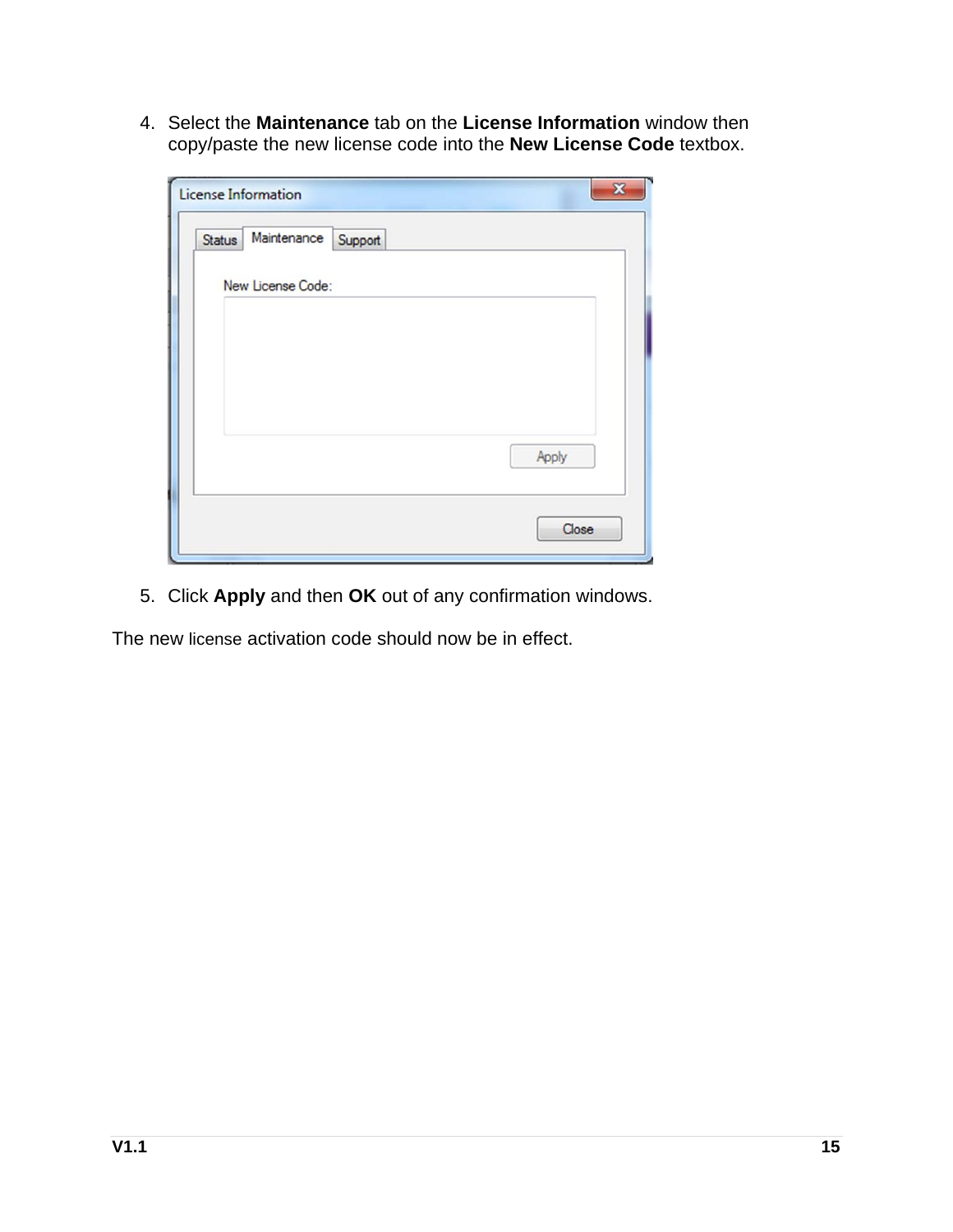# **Appendix A**

### **Removal**

The removal of the custom workflow activity is a manual process carried out in reverse order of installation.

- 1. Remove the custom workflow activity from the Workflow Designer by following the instructions in the **Registering the Custom Workflow Activity with the Workflow Designer** section of the manual registration instructions and selecting the **Remove** option.
- 2. Remove the custom workflow activity from the Workflow Server by following the instructions in the **Registering the Custom Workflow Activity with the Workflow Server** section of the manual registration instructions and selecting the **Delete** option.
- 3. Uninstall the custom workflow activity from the server hosting Workflow Server by opening the **Control Panel**, **Add/Remove Programs**, selecting the appropriate Qfiche Toolkit custom workflow activity installation and selecting **Uninstall**.